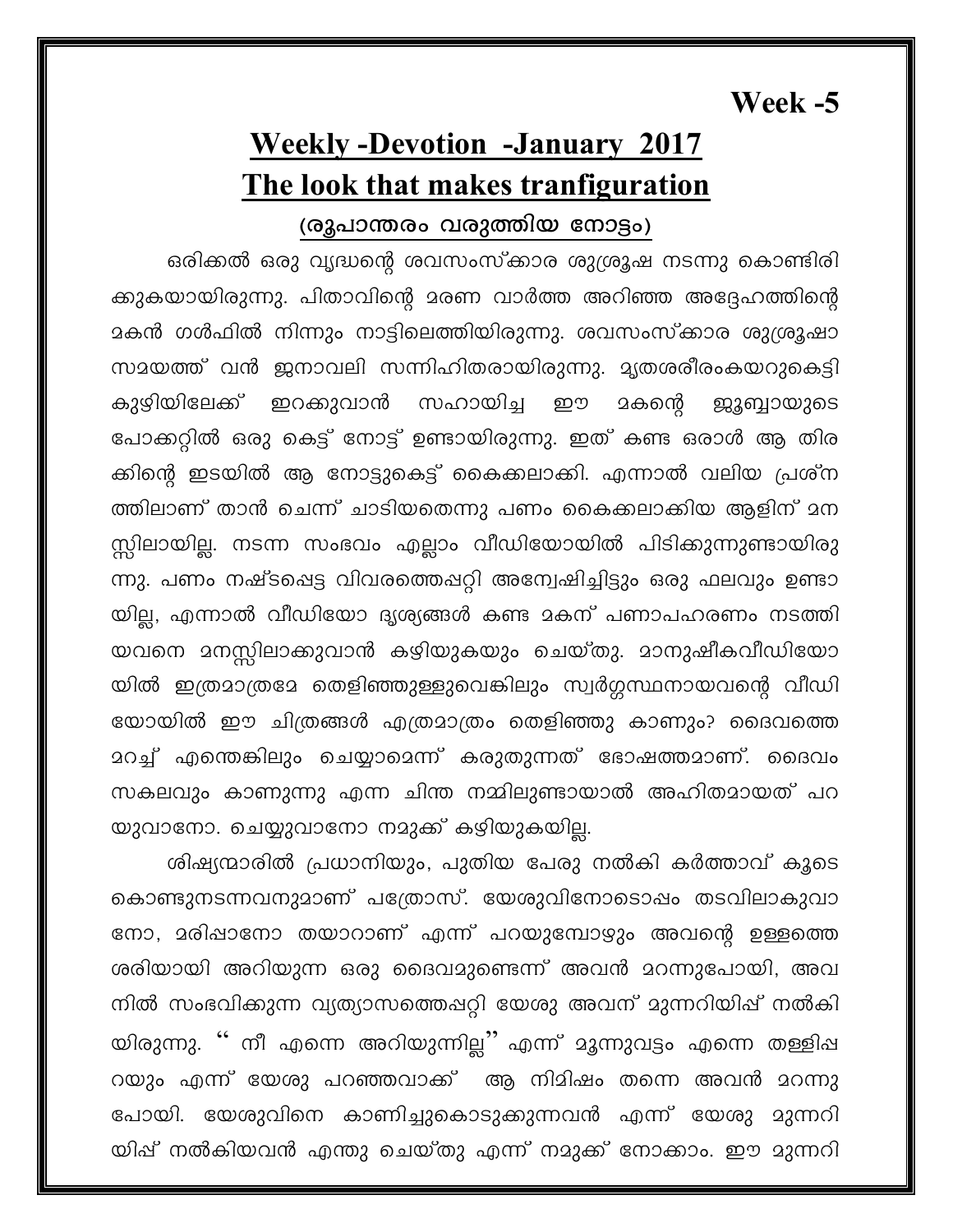യിഷ് നൽകിയ യേശു പണസഞ്ചിയുടെ കാര്യം ഗ്രുരുവിനെ വഞ്ചിച്ച തിന്റെ പ്രതിഫലം) അറിയില്ല എന്നാണ് അവൻ കരുതിയത്. യൂദയേ ഒരു ചുംബനത്താലോ നീ എന്നെ കാണിച്ചു കൊടുക്കുന്നത് എന്ന് ചോദിച്ചിട്ടും ഗുരുവിനെ അവൻ മറന്നു. ഗുരുവിന്റെ നോട്ടമോ, ചോദ്യമോ അവനിൽ രൂപാന്തരം വരുത്തിയില്ല.



യേശുവിന്റെ നോട്ടത്തിൽ നിന്നും മാറി നിന്നപ്പോ<u>ഴാ</u>ണ് പത്രോസിന് പരാ സംഭവിച്ചത്. ഇ്ലയം വിട്ട് അകലം പിൻചെന്നവൻ ഇരു തീകായുന്ന ന്നത് ചിലരോടൊഷം ആയിരുന്നു. അവർ

തീയുടെ വെട്ടത്തിൽ പത്രോസിനെ മനസ്സി

ലാക്കി. '' നീയും അവനോടൊഷമുള്ളവൻ'', നീ അവന്റെ ശിഷ്യനോ? എന്ന തിന് ഞാൻ അവനെ അറിയുന്നില്ല എന്ന് ഉറക്കെ മൂന്നു പ്രാവശ്യം പറയു മ്പോൾ തന്നെ കോഴി കൂവി. പത്രോസ് കരുതിക്കാണും യേശു താൻ പറ ഞ്ഞത് കേട്ടുകാണില്ല എന്ന്, എന്നാൽ അവന് മറഞ്ഞിരിക്കുന്നത് ഒന്നു മില്ല എന്ന് പത്രോസ് മനസ്സിലാക്കിയത് യേശുവിന്റെ നോട്ടം എത്തിയഷോ



ഴ്യാണ് അത് ഹൃദയം തുളച്ചുക യറുന്ന ഒരു നോട്ടമായിരുന്നു. തന്റെ ഹൃദയത്തെ തകർത്ത ആ നോട്ടത്തിന്റെ ഉടമ സ്ഥന്റെ കണ്ണുകൾ അവന്റെ പാപത്തെക്കുറിച്ച് അവനെ ബോദ്ധ്യപ്പെടുത്തുന്നതായി മുന്നറിയിഷ് രുന്നു ഗുരു

നൽകിയിട്ടും താൻ ആ തെറ്റിൽ അകപ്പെട്ടല്ലോ എന്നോർത്ത് പുറത്തിറങ്ങി